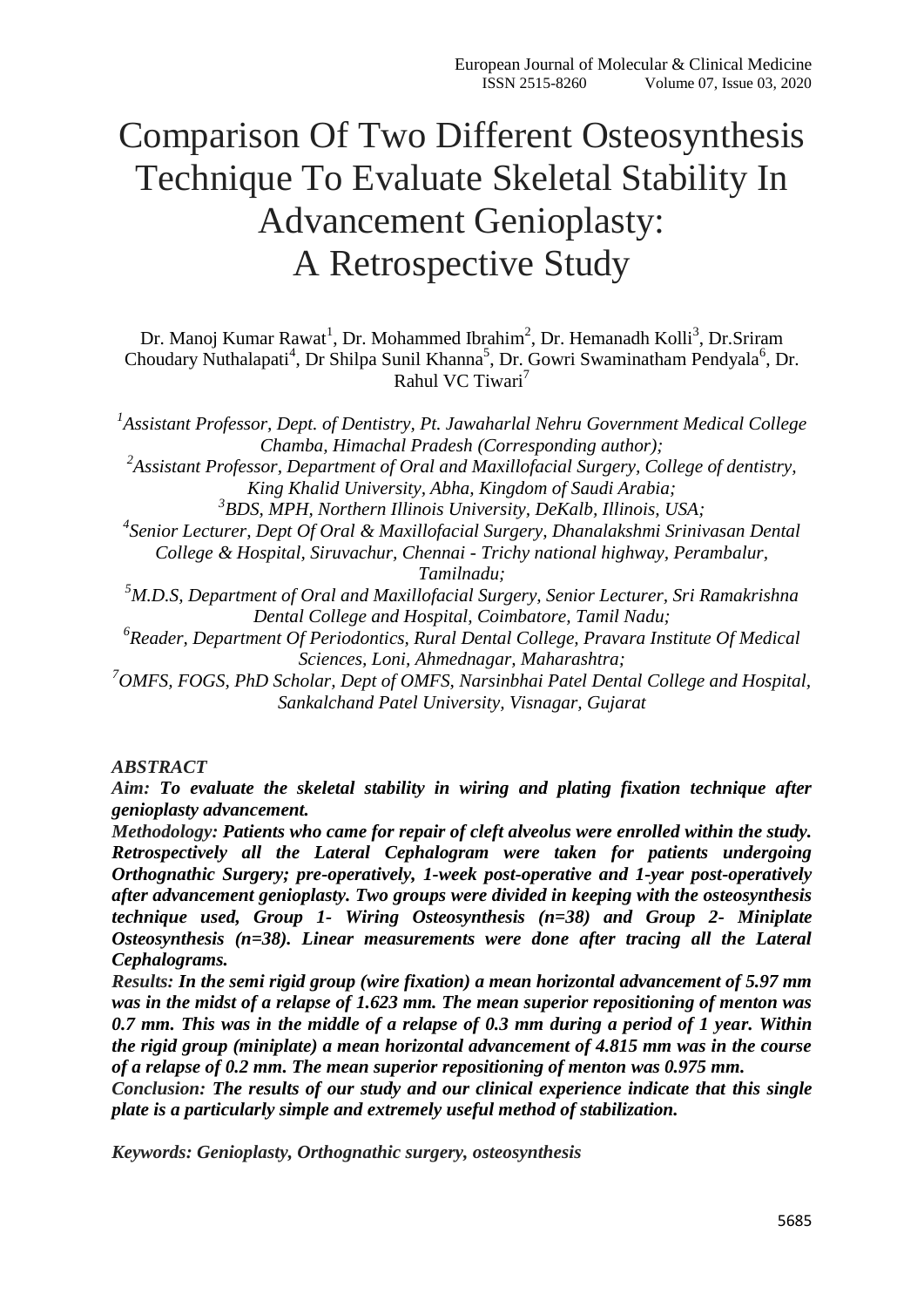## **1. INTRODUCTION**

Genioplasty is an orthognathic surgery designed to reshape or change the scale of the chin that involves both bony and soft tissue components. The advanced genial segment has customarily been steadied with wire osteosynthesis. Studies have shown that this method affords good stability.<sup>1-3</sup> Kirschner wires and Steinman pins have also been used and are thought to provide good stability.<sup>4</sup> Bone plate osteosynthesis and screw fixation are other stabilization methods now widely used. all told cases, the chin should be rigidly fixed by either wires, miniplates or screws.<sup>5</sup> a priority has been post-operative relapse, resorption, and remodelling. Initially, wiring procedures were wont to stabilize the osteotomized segments. Rigid fixation techniques were introduced in an effort to decrease the post-surgical relapse rate.<sup>6,7</sup> Advancement genioplasty, compared with alloplastic implantation, can provide both functional and aesthetic benefits for the patient.<sup>8-13</sup> Yet, despite numerous modifications and progress in advancement genioplasty,  $1^{4-18}$  facial plastic and plastic surgeons, unlike oral maxillofacial surgeons, seldom use this system.<sup>19,20</sup> Much of this literature about advancement genioplasty is found in oral surgery journals. it's likely that facial plastic surgeons' comfort and familiarity with alloplastic implants contributes to their more widespread use of those implants than of advancement genioplasty. Although an alloplastic chin implant is faster and easier to perform than an advancement genioplasty, it does result later in complications, including infection, chronic inflammation, extrusion, bone resorption, capsular contraction, displacement, and chin ptosis. Some have reported that advancement genioplasty allows for the rectification of more byzantine deformities, offers greater patient satisfaction, allows heightened predictability, and provides superior stability than alloplastic implantation.<sup>21</sup> In this study patients who have undergone direct osseous genioplasty together with other orthognathic procedures were selected to match the skeletal stability with rigid and semirigid fixation for advancement genioplasty by comparing the vertical and horizontal measurements on cephalometric radiographs followed-up to minimum 1 year.

# **2. AIM OF THE STUDY**

To evaluate the skeletal stability in wiring and plating fixation technique after genioplasty advancement.

# **3. METHODOLOGY**

Patients who came for repair of cleft alveolus within the department of oral and maxillofacial surgery of JMMCH & RI, Thrissur were enrolled within the study. Retrospectively all the Lateral Cephalogram were taken for patients undergoing Orthognathic Surgery; preoperatively, 1-week post-operative and 1-year post-operatively after advancement genioplasty from the year January 2012 to January 2017 in our institution. Two groups were divided in keeping with the osteosynthesis technique used, Group 1- Wiring Osteosynthesis (n=38) and Group 2- Miniplate Osteosynthesis (n=38). Linear measurements were done after tracing all the Lateral Cephalograms (Figure 1). Data were tabulated and statistical analysis was done. Consent (in English and native language) was also obtained from the subjects after explaining the procedure to them. If our hypothesis is proven, that wiring osteosynthesis is enough to supply skeletal stability for the advancement genioplasty then plating system won't be required which can reduce the price of armamentarium, time duration of surgery, postoperative infection and second surgery to get rid of the hardware. The measurements analysed were as follows:

- 1. Horizontal position of the hard tissue chin (P-PG)—the distance from point P to PG parallel to OPL.
- 2. Vertical position of inferior aspect of the hard tissue (OPL-MEPL)—the perpendicular distance from the OPL to MEPL.<sup>3</sup>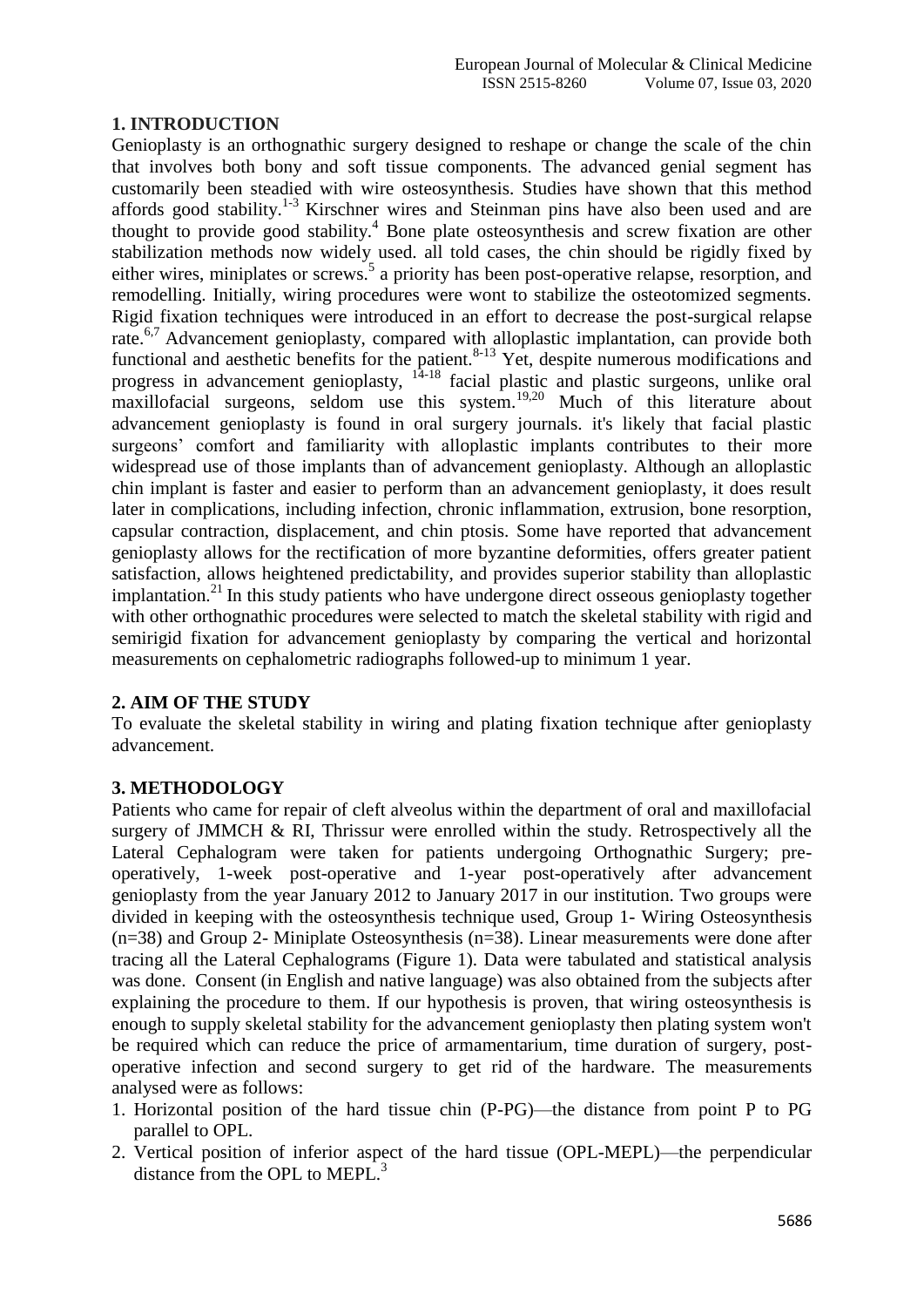The statistical analysis was applied using SPSS 25.0 and employing Descriptive statistics and Student's t-test for assessing the comparison between variables.

## **4. RESULTS:**

In the semirigid group (wire fixation) a mean horizontal advancement of 5.97 mm was in the midst of a relapse of 1.623 mm. The mean superior repositioning of menton was 0.7 mm. This was in the middle of a relapse of 0.3 mm during a period of 1 year. Within the rigid group (miniplate) a mean horizontal advancement of 4.815 mm was in the course of a relapse of 0.2 mm. The mean superior repositioning of menton was 0.975 mm. This was in the middle of a relapse of 0.1 mm during a period of 1 year. The 2 groups differed significantly  $(P = 0.008505144)$  in percentage horizontal change. The 2 groups failed to differ significantly within the percentage vertical change ( $P = 0.102416382$ ). From the above data it is analysed that rigid fixation was more stable compared to non-rigid fixation.

| Table 1- Pre- and postoperative horizontal and vertical measurements and ratio of relapse in |                                 |  |  |
|----------------------------------------------------------------------------------------------|---------------------------------|--|--|
|                                                                                              | the two planes (mean $\pm SD$ ) |  |  |

|                  | <b>HORIZONTAL</b> |           |           | <b>VERTICAL</b> |                     |               |                           |       |
|------------------|-------------------|-----------|-----------|-----------------|---------------------|---------------|---------------------------|-------|
|                  | $P-PG$            | $P-PG1$   | $P-PG2$   | Ratio           | OPL-<br><b>MEPL</b> | OPL-<br>MEPL1 | OPL-<br>MEPL <sub>2</sub> | Ratio |
| <b>MINIPLATE</b> | $13.6$ mm         | $19.9$ mm | $19.6$ mm | 98.5            | $43.7$ mm           | 41.8mm        | $42.4$ mm                 | 101.6 |
|                  | (2.2)             | (2.4)     | (2.5)     | (4.2)           | (4.4)               | (4.2)         | (4.1)                     | (2.5) |
| <b>WIRING</b>    | 13.6mm            | $19.3$ mm | 18.8mm    | 97.5            | 44.3mm              | $42.9$ mm     | $42.9$ mm                 | 100.1 |
|                  | (2.1)             | (2.5)     | (2.6)     | (5.4)           | (3.4)               | (3.1)         | (3.2)                     | (2.2) |

*\* OPL = Occlusal Plane; MEPL = Menton horizontal plane; P = Posterior Reference Point, and PG = Pogonion.*  $H = Horizontal$  *and V = Vertical.*<sup>1</sup>

| Table 2- Advancement and resorption in Horizontal and Vertical Component. |  |  |
|---------------------------------------------------------------------------|--|--|
|---------------------------------------------------------------------------|--|--|

|                     | <b>MINIPLATE</b>  |                  | <b>WIRING</b>     |                 |
|---------------------|-------------------|------------------|-------------------|-----------------|
|                     | <b>HORIZONTAL</b> | <b>VERTICAL</b>  | <b>HORIZONTAL</b> | <b>VERTICAL</b> |
| $T2-T1$             | 4.81 mm           | $0.7$ mm         | 5.97 mm           | $0.9$ mm        |
| <b>T1-T3</b>        | $3.67$ mm         | $0.4$ mm         | $2.37$ mm         | $0.3$ mm        |
| <b>T2-T3</b>        | $0.2 \text{ mm}$  | $0.3 \text{ mm}$ | $1.6 \text{ mm}$  | $0.1$ mm        |
| for  <br>P<br>value | 0.102416382       |                  |                   |                 |
| vertical            |                   |                  |                   |                 |
| changes             |                   |                  |                   |                 |
| for<br>P<br>value   | 0.008505144       |                  |                   |                 |
| horizontal          |                   |                  |                   |                 |
| changes             |                   |                  |                   |                 |

*\* T1- Preoperative measurements, P-PG; OPL-MePL, T2- Immediate post-operative, P-PG1; OPL1-MePL1, T3- One Year post-operative, P-PG2; OPL-MePL2, T2 to T1- Immediate surgical changes of hard tissues, T3 to T1- Follow up post-operative changes of hard tissues, T2 to T3- Relapse or resorption of hard tissues. <sup>1</sup>*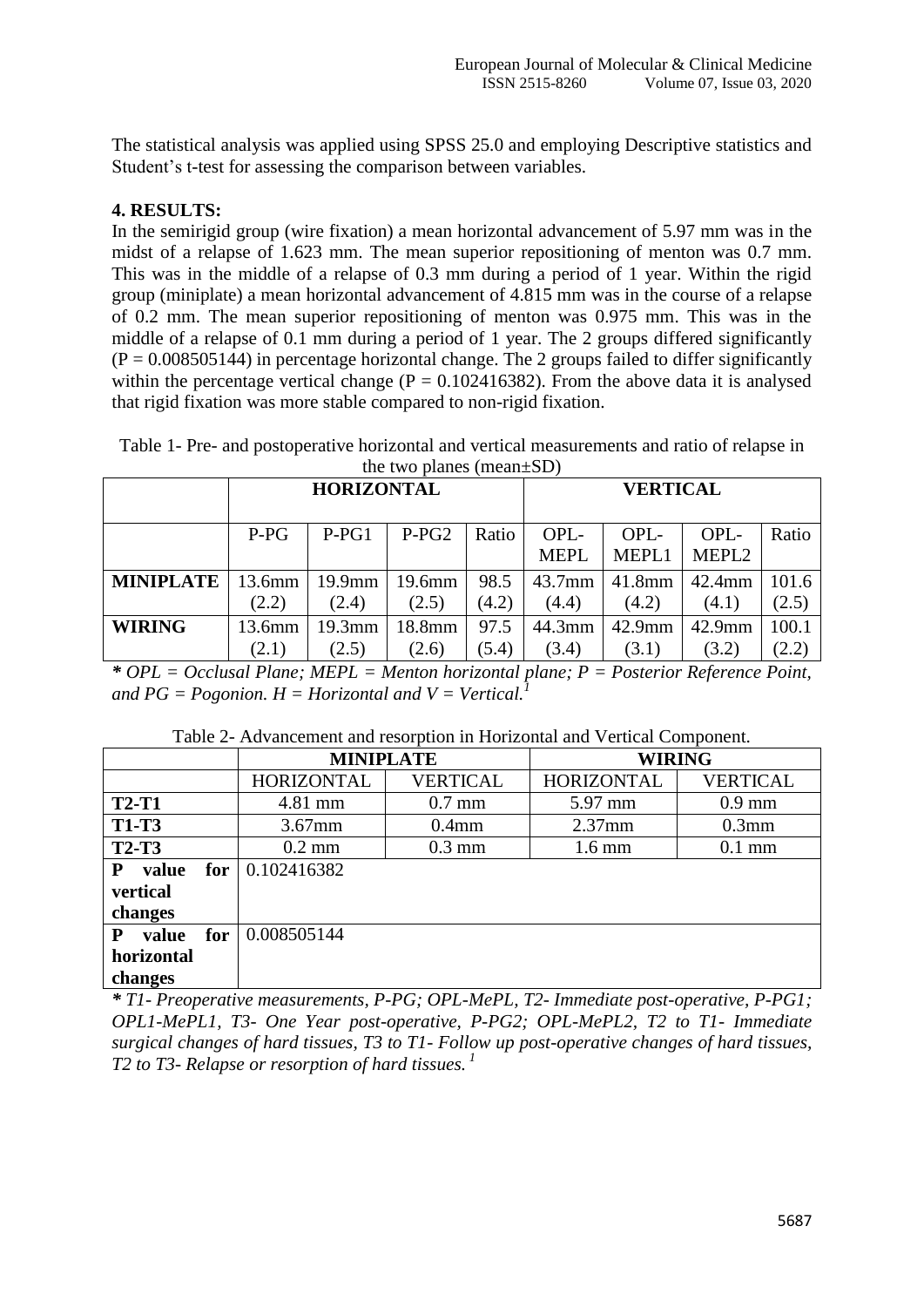



*OPL = Occlusal Plane; MEPL = Menton horizontal plane; P = Posterior Reference Point, and PG = Pogonion. H = Horizontal and V = Vertical*

## **5. DISCUSSION:**

The knowledge of facial changes produced by orthognathic surgery and also the long-term stability of results allows the surgeon to style a particular treatment plan accurately for his patient with predictable results. This also enables the orthodontist and surgeon to create accurate prognostic tracings of the intended operation in order that the patient may more readily understand the proposed procedure and also provide a concept of the facial changes to be anticipated.<sup>22</sup> The main purpose of this study was to judge and compare the steadiness of advanced genial segment when one bone plate is employed for fixation versus wire osteosynthesis by means of cephalometric analysis. the quantity of horizontal skeletal changes occurring at the pogonion and point P, the quantity of vertical skeletal changes occurring at menton with relation to occlusion plane on preoperative and post-operative cephalometric radiographs after advancement genioplasty was assessed. Bone fragment fixation methods, mainly involve chrome steel wires or a miniplate. Both methods of fixation are effective, although the miniplate method is more reliable, easy to use, and has been used more widely. Today, controversy remains between the 2 methods with each technique citing simple use, predictability, low morbidity, and excellence of results.<sup>23</sup> Like any other maxillofacial osteotomy, osteotomy of the inferior border of the mandible are often adversely stricken by two completely different mechanisms firstly the skeletal instability, where the advanced genial segment changes in position before osseous union, there by rapidly altering the surgical end result. The second being osseous remodelling, where the advanced genial segment is slowly recontoured during the remodelling process, by which the ultimate result may differ from the immediate post-surgical outcome. The pattern of bone remodelling that happens within the chin after advancement osteotomy of inferior border of the mandible is now a really well-known phenomenon. The vascular supply to the osseous genioplasty pedicle has been proposed to be a very important predictor of the relapse and resorption.<sup>24</sup>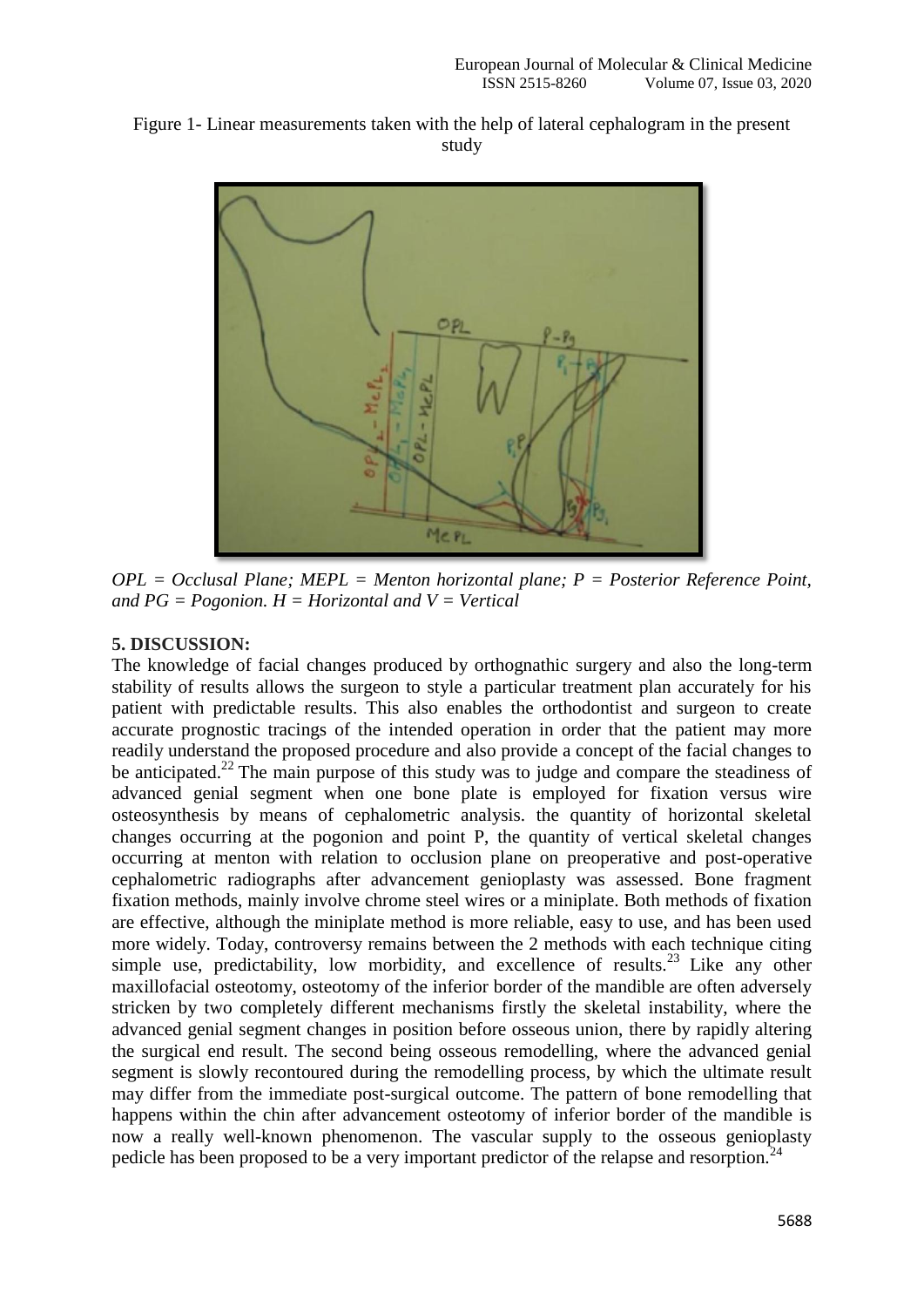Qualitative evaluation of bone remodelling showed that there have been areas of bone deposition and resorption occurring simultaneously within the genioplasty sites. Extensive bone deposition was observed along the anterior portion of the proximal segment, around and immediately above osteotomy site at the point B area. Another area of bone deposition was along the posterior edges of the distal segments bilaterally, where the proximal and distal segments interfaced, resulting in the rounding of the sharp edges resulting from the osteotomy. altogether cases where a spot was present between the 2 segments of bone, new bone formation bridged this gap completely. But this remodelling pattern failed to affect the horizontal stability of PG. Henceforth the fixation devices for genioplasty should be placed on the parts of bone deposition.<sup>25</sup> During this study, plates used for fixation were placed in bone deposition areas. Palpation of the region intraorally and extra-orally failed to show any evidence of the hardware. None of the patients had pain or discomfort with and without palpation of the region. The usage of rigid fixation has some technical advantages with large advancements or when the chin is transposed three dimensionally. Screw osteosynthesis is a smaller amount time consuming and will afford more accurate positioning of the transsected segment. Wire osteosynthesis is, however, less costly. Our study showed a post-operative resorption which is extremely less. Large advancements aren't possible with wire fixation technique. The full amount of advancement possible with wire fixation is that the total thickness of the cortex of the genium. Any advancement beyond this can be impracticable with wire fixation technique. The quantity of advancement can't be predicted. Wire fixation technique isn't as simple as plate fixation. Plate becomes palpable in patients in less soft tissue, where wire fixation is of prime importance.

#### **6. CONCLUSION**

The results of our study and our clinical experience indicate that this single plate is a particularly simple and extremely useful method of stabilization. Although there are minor discrepancies with regard to vertical and horizontal components much resorption and remodelling was observed just in case of wire fixation at bone resorption areas than at PG. The plate provides considerable advantages over other methods of fixation.

#### *Acknowledgement:*

We thank Dr. Rafia Jabeen, BDS, AME'S dental college Raichur, Karnataka, India for assisting in literature collection and reviewing the manuscript.

#### **REFERENCES**

- [1]. Reyneke JP, Johnston T, Vander Linden WJ (1997) Screw osteosynthesis compared with wire osteosynthesis in advancement genioplasty: retrospective study of skeletal stability. Br J Oral Maxillofac Surg 35:352–356
- [2]. Park HS, Edward Ellis III, Fonseca RJ, Reynolds ST, Mayo KH (1989) A retrospective study of advancement genioplasty. Oral Surg Oral Med Oral Pathol 67:481–489
- [3]. Mahaboob Shaik, N. Koteswar Rao, N. Kiran Kumar, G. Prasanthi. Comparison of Rigid and Semirigid Fixation for Advancement Genioplasty.J Maxillofac Oral Surg. 2013 Sep; 12(3): 260–265.
- [4]. Kirkpatrick TB, Woods MG (1987) Skeletal stability following mandibular advancement and rigid fixation. J Oral Maxillofac Surg 45:572–576
- [5]. DeFreitas CL, Ellis E, Sinn DP (1992) A retrospective study of advancement genioplasty using a special bone plate. J Oral Maxillofac Surg 50:340–346
- [6]. Yamin Tarakji., et al. "The Use of Resorbable Plate or Lag Screw in Fixation After Genioplasty a Comparative Study". EC Dental Science 16.5 (2017): 207-235.